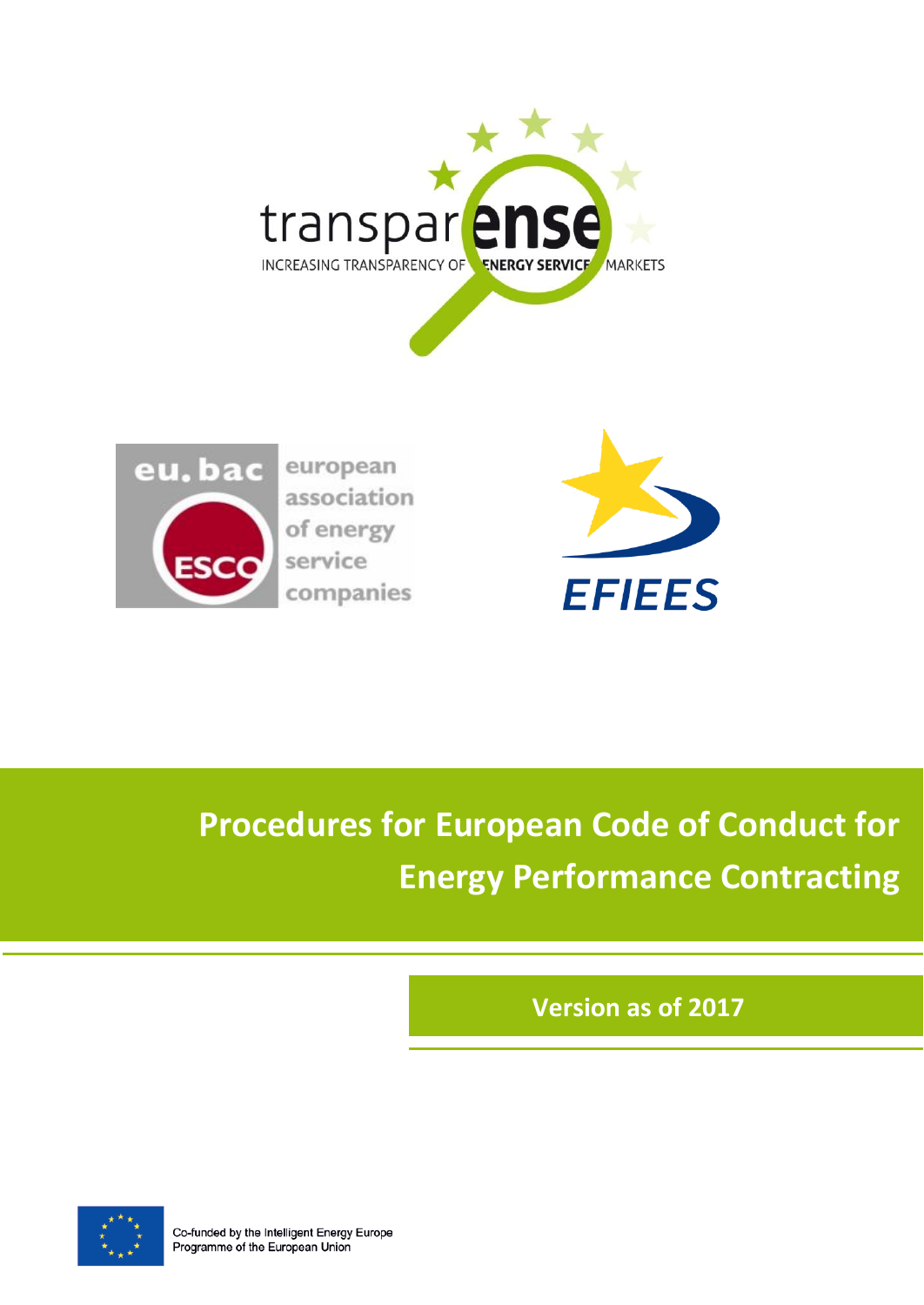

This document has been initially prepared within the framework of the "Transparense – Increasing Transparency of Energy Service Markets" project co-funded by the Intelligent Energy Europe Programme of the European Union. After the lifetime of the project, as of September 2015, this document is under the joint responsibility of eu.esco (European Association of Energy Service Companies) and EFIEES (European Federation of Intelligent Energy Efficiency Services).

**[www.transparense.eu](http://www.transparense.eu/uk/uk-home/uk-welcome-to-transparense-project) www.euesco.org www.efiees.eu**

**Date** 2017

**Initial authors** Jana Szomolányiová [code@svn.cz|](mailto:code@svn.cz%7C) **SEVEn - The Energy Efficiency Center** Czech Republic [www.svn.cz](http://www.svn.cz/)

Damir Staničić [damir.stanicic@ijs.si](mailto:damir.stanicic@ijs.si) **Jozef Stefan Institute, Energy Efficiency Centre** Slovenia [www.rcp.ijs.si/ceu](http://www.rcp.ijs.si/ceu)

**After project lifetime authors**  Simone Alessandri [simone.alessandri@eubac.org](mailto:simone.alessandri@eubac.org) **eu.esco** [www.euesco.org](http://www.euesco.org/)

Alessia Endellini alessia.endellini@efiees.eu **EFIEES** [www.efiees.eu](http://www.efiees.eu/)

#### **Disclaimer**

The sole responsibility for the content of this document lies with the authors. It does not necessarily reflect the opinion of the European Union. Neither the EASME nor the European Commission are responsible for any use that may be made of the information contained therein.



european association of energy service companies

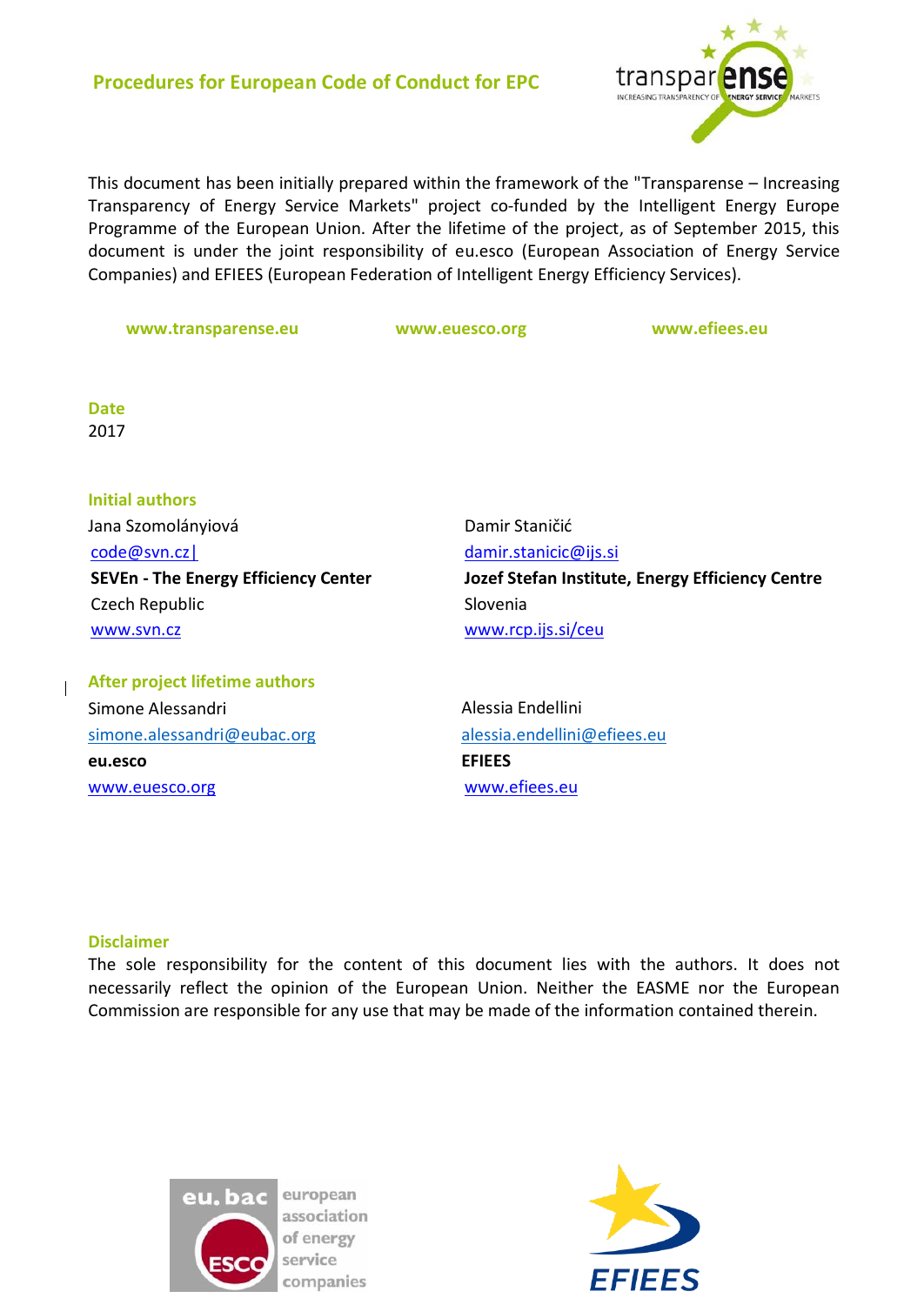# **1 Introduction**

**The European Code of Conduct for Energy Performance Contracting** (the "Code") defines the basic values and principles that are considered fundamental for the successful preparation and implementation of Energy Performance Contracting (EPC)<sup>1</sup> projects in the European Union and EFTA countries.

The Code is a voluntary commitment by eligible signatories and is not legally binding.

# **2 Becoming Signatory**

# **2.1 Eligible signatories of the Code**

- 1. There are following five categories of the eligible signatories of the Code operating in Europe:
	- a. any EPC provider ("EPC Provider");
	- b. any association of EPC providers ("Association of EPC Providers");
	- c. any EPC project facilitator or any EPC market facilitator or their association ("EPC Facilitator");
	- d. any governmental organisation established in the particular country and closely connected to the respective EPC market ("Governmental Organisation")
	- e. any other organisation established in the particular country and closely connected to the respective EPC market not being classified as a,b,c or d ("Other Organisation")

# **2.2 Code signing procedure for EPC Providers**

- 2. An EPC Provider becomes a signatory of the Code based on the following procedure:
	- a. The EPC Provider signs the signing form attached in Annex 1 of this document and chooses option A "EPC Provider", by which it commits itself to conduct EPC projects in compliance with the Code.
	- b. The EPC Provider submits the signed form electronically to the relevant National EPC Code Administrator according to the instructions given in the form.
	- c. The EPC Provider will be included in the National List of EPC Code Signatories EPC Providers not later than one month after the National EPC Code Administrator receives the duly signed form.
- 3. The EPC Provider operating in the countries that do not have National EPC Code Administrator becomes a signatory of the Code based on the following procedure:
	- a. The EPC Provider signs the signing form attached in Annex 1 of this document, by which it commits itself to conduct EPC projects in compliance with the Code.

<sup>1</sup> Please see Definitions and Glossary.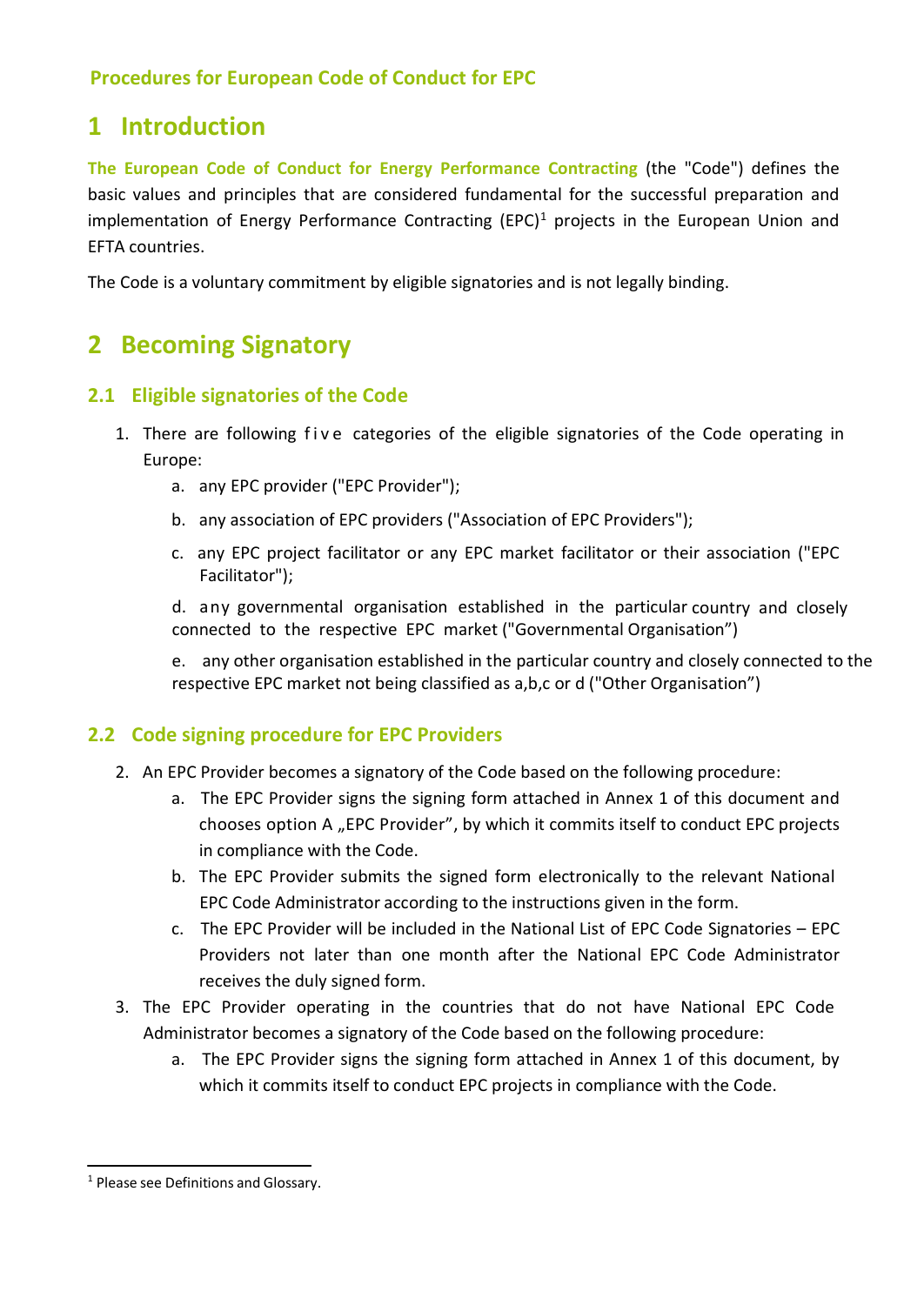

- b. The EPC Provider submits the signed form electronically to the European EPC Code Administrator according to the instructions given in the form.
- c. The EPC Provider will be included in the European List of EPC Code Signatories EPC Providers not later than one month after the European EPC Code Administrator receives the duly signed form.
- 4. If the EPC Provider operates in more than one country, it is recommended that it submit the signing form in each country to the relevant National EPC Code Administrator, so that it becomes included in the National List of EPC Code Signatories – EPC Providers for each country in which it operates.

# **2.3 Code signing procedure for the Associations of EPC Providers**

- 1. An Association of EPC Providers can become a signatory of the Code based on the following procedure:
	- a. The Association of EPC Providers signs the form attached in Annex 1 and chooses option B "Association of EPC Providers" of this document to confirm that it endorses the Code and supports its use when conducting EPC projects.
	- b. The Association of EPC Providers submits the signed form electronically to the relevant National EPC Code Administrator according to the instructions given in the form.
	- c. The Association of EPC Providers will be included in the National List of EPC Code Signatories – Associations of EPC Providers not later than one month after the National EPC Code Administrator receives the duly signed form.
- 2. If the Association of EPC Providers is established in the country that doesn't have the National EPC Code Administrator, it follows the procedure below:
	- a. The Association of EPC Providers signs the form attached in Annex 1 of this document to confirm that it endorses the Code and supports its use when conducting EPC projects.
	- b. The Association of EPC Providers submits the signed form electronically to the European EPC Code Administrator according to the instructions given in the form.
	- c. The Association of EPC Providers will be included in the European List of EPC Code Signatories – Associations of EPC Providers not later than one month after the European EPC Code Administrator receives the duly signed form.
- 3. If the Association of EPC Providers has members operating in more than one country it has two options:
	- a. It can submit the signing form to the National EPC Code Administrator of the country in which it is established according to the procedure under paragraph 1 (2.3).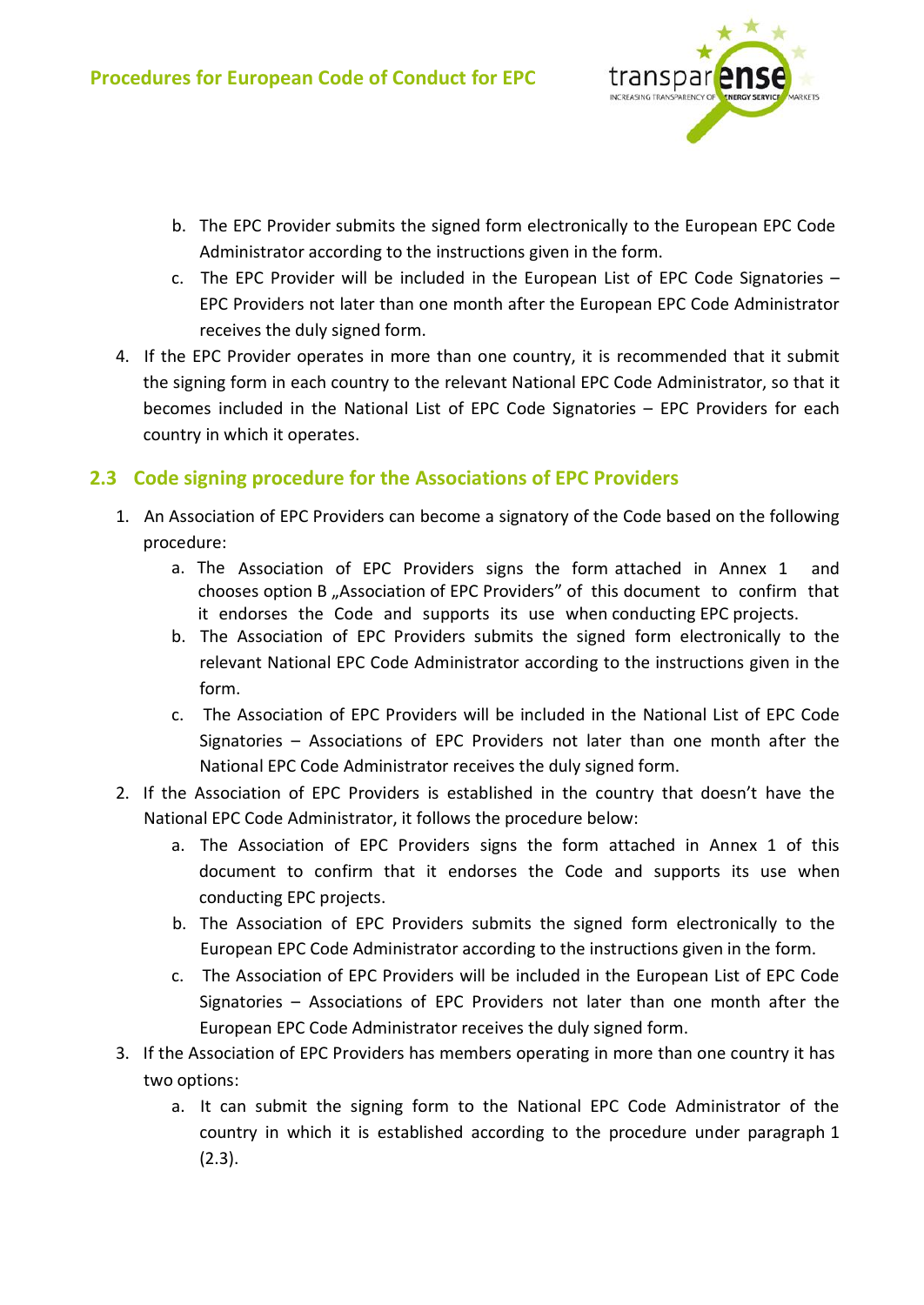

b. It can submit the signing form to the European EPC Code Administrator according to the procedure under paragraph 2 (2.3).

# **2.4 Code signing procedure for EPC Facilitators**

- 1. An EPC Facilitator becomes a signatory of the Code based on the following procedure:
	- a. The EPC Facilitator signs the signing form attached in Annex 1 and chooses option C "EPC Facilitator" of this document, by which it commits itself to implement EPC projects in compliance with the Code.
	- b. The EPC Facilitator submits the signed form electronically to the relevant National EPC Code Administrator according to the instructions given in the form.
	- c. The EPC Facilitator will be included in the National List of EPC Code Signatories EPC Facilitators not later than one month after the National EPC Code Administrator receives the duly signed form.

2. The EPC Facilitator operating in the countries that do not have National EPC Code Administrator becomes a signatory of the Code based on the following procedure:

- a. The EPC Facilitator signs the signing form attached in Annex 1 of this document, by which it commits itself to implement EPC projects in compliance with the Code.
- b. The EPC Provider Facilitator submits the signed form electronically to the European EPC Code Administrator according to the instructions given in the form.
- c. The EPC Facilitator will be included in the European List of EPC Code Signatories – EPC Facilitators not later than one month after the European EPC Code Administrator receives the duly signed form.
- 3. If the EPC Facilitator operates in more than one country, it is recommended that it submits the signing form in each country to the relevant National EPC Code Administrator, so that it becomes included in the National List of EPC Code Signatories – EPC Facilitators for each country in which it operates.

# **2.5 Code signing procedure for Governmental Organisations**

- 1. A Governmental Organisation becomes a signatory of the Code based on the following procedure:
	- a. The Governmental Organisation signs the signing form attached in Annex 1 and chooses option D "Governmental Organisation" of this document, by which it commits itself to support and/or implement EPC projects in compliance with the Code.
	- b. The Governmental Organisation submits the signed form electronically to the relevant National EPC Code Administrator according to the instructions given in the form.
	- c. The Governmental Organisation will be included in the National List of EPC Code Signatories – Governmental Organisations not later than one month after the National EPC Code Administrator receives the duly signed form.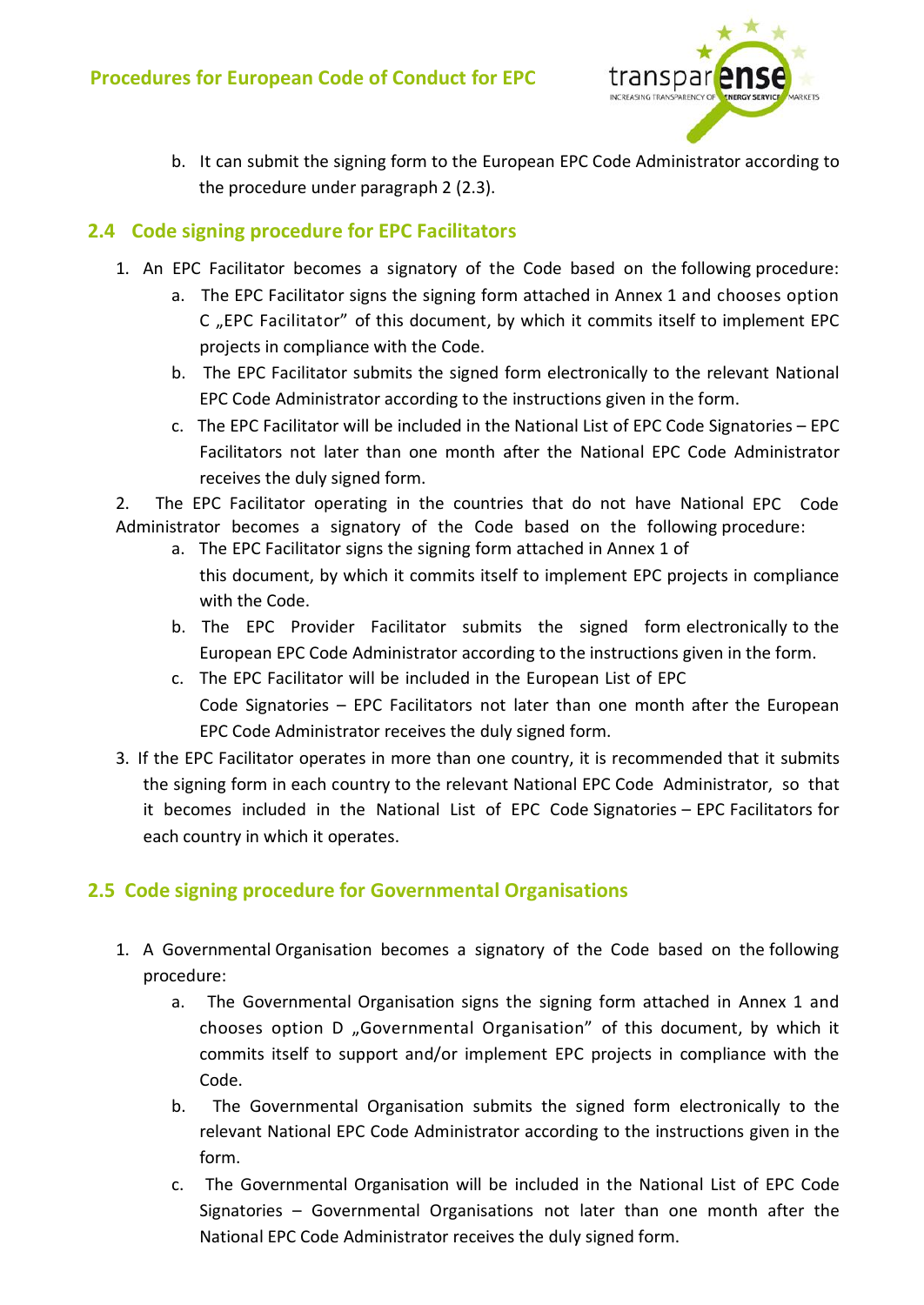

- 2. The Governmental Organisation operating in the countries that do not have National EPC Code Administrator becomes a signatory of the Code based on the following procedure:
	- a. The Governmental Organisation signs the signing form attached in Annex 1 of this document, by which it commits itself to support and/or implement EPC projects in compliance with the Code.
	- b. The Governmental Organisation submits the signed form electronically to the European EPC Code Administrator according to the instructions given in the form.
	- c. The Governmental Organisation will be included in the European List of EPC Code Signatories – Governmental Organisations not later than one month after the European EPC Code Administrator receives the duly signed form.

### **2.6 Code signing procedure for Other Organisations**

- 1. An Other Organisation, not being classified as a,b,c or d of paragraph 2.1, becomes a signatory of the Code based on the following procedure:
	- a. The Other Organisation signs the signing form attached in Annex 1 of this document and chooses option E "Other Organisation", by which it commits itself to support and/or implement EPC projects in compliance with the Code.
	- b. The Other Organisation submits the signed form electronically to the relevant National EPC Code Administrator according to the instructions given in the form.
	- c. The Other Organisation will be included in the National List of EPC Code Signatories – "Other Organisations" not later than one month after the National EPC Code Administrator receives the duly signed form.
- 2. The Other Organisations operating in the countries that do not have National EPC Code Administrator becomes a signatory of the Code based on the following procedure:
	- a. The Other Organisation signs the signing form attached in Annex 1 of this document, by which it commits itself to support and/or implement EPC projects in compliance with the Code.
	- b. The Other Organisation submits the signed form electronically to the European EPC Code Administrator according to the instructions given in the form.
	- c. The Other Organisation will be included in the European List of EPC Code Signatories  $-$  "Other Organisations" not later than one month after the European EPC Code Administrator receives the duly signed form.
- 3. If the Other Organisation operates in more than one country, it is recommended that it submits the signing form in each country to the relevant National EPC Code Administrator, so that it becomes included in the National List of EPC Code Signatories – Other Organisations for each country in which it operates.

# **3 Withdrawing from the Code**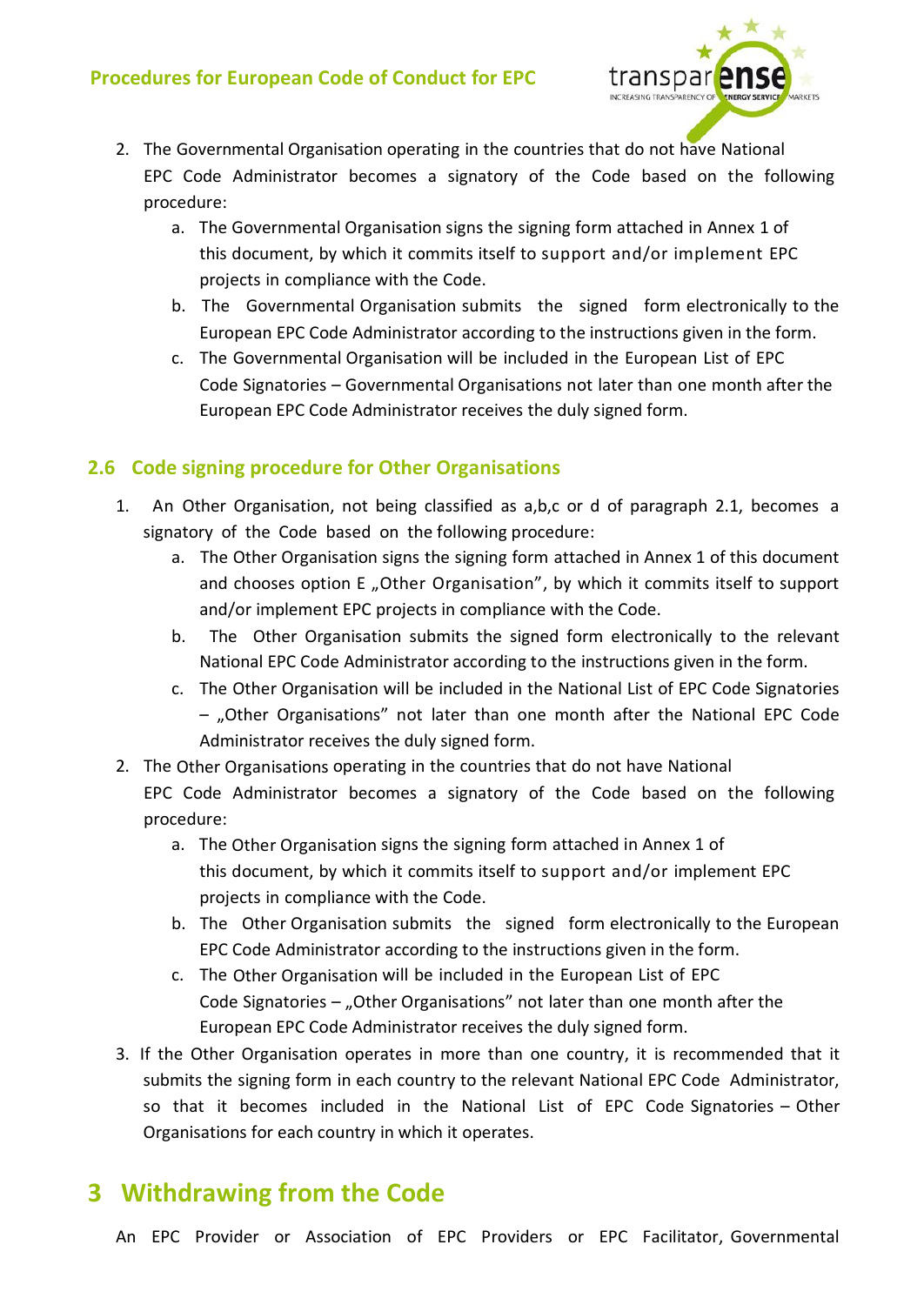

Organisation or Other Organisation can withdraw as a signatory from the Code at any time provided they notify the relevant National and/or European EPC Code Administrator of their intention in writing, and give one month's notice of their request to be removed from the National and/or European Lists of EPC Code Signatories and six months' notice of their request to be removed from the List of National EPC Code Administrators.

# **4 Code administration**

The Code is administered by the European EPC Code Administrator and the National EPC Code Administrators.

# **4.1 European EPC Code Administrator**

- 1. European EPC Code Administrator appoints the National EPC Code Administrators based on section 4.3.
- 2. European EPC Code Administrator manages the European List of EPC Code Signatories, the List of National EPC Code Administrators and links to the National Lists of the EPC Code Signatories on the Transparense project website [http://www.transparense.eu/eu/epc](http://www.transparense.eu/eu/epc-code-of-conduct)[code-of-conduct.](http://www.transparense.eu/eu/epc-code-of-conduct)
- 3. European EPC Code Administrator collects and archives the signed forms received from the National EPC Code Administrators according to the section 4.2 point 4 and section 4.3 point 4.
- 4. Until 1<sup>st</sup> September 2015, the European EPC Code Administrator is the Transparense project coordinator: SEVEn – The Energy Efficiency Center, [www.svn.cz.](http://www.svn.cz/) **Contact: Jana Szomolanyiova, [code@svn.cz.](mailto:code@svn.cz)**
- 5. From 1<sup>st</sup> September 2015, the European EPC Code Co-administrators are eu.esco (European Association of Energy Service Companies) and EFIEES (European Federation of Intelligent Energy Efficiency Services). **Contact: Simone Alessandri,** [simone.alessandri@eubac.org &](mailto:simone.alessandri@eubac.org%20%20%20&) **Alessia Endellini,** [alessia.endellini@efiees.eu.](mailto:alessia.endellini@efiees.eu.) **Always contact both Simone Alessandri & Alessia Endellini.**

# **4.2 National EPC Code Administrator**

- 1. The National EPC Code Administrator is responsible for administrating the signatory process of the EPC Code in its country according to this document.
- 2. The National EPC Code Administrator manages the National List of EPC Code Signatories for its country and publishes it online on its webpage. National List of EPC Code Signatories consists of the five following signatory sublists: EPC Providers, Associations of EPC Providers, EPC Facilitators, Governmental Organisations and other Organisations. The titles of the National List of EPC Code Signatories and its sublists are always written in English and the respective country languages. National EPC Code Administrator sends the logo of the Code of Conduct to the signatories, so that they can use it in their promotional materials and websites.
- 3. National EPC Code Administrator reports the up to date website address of the National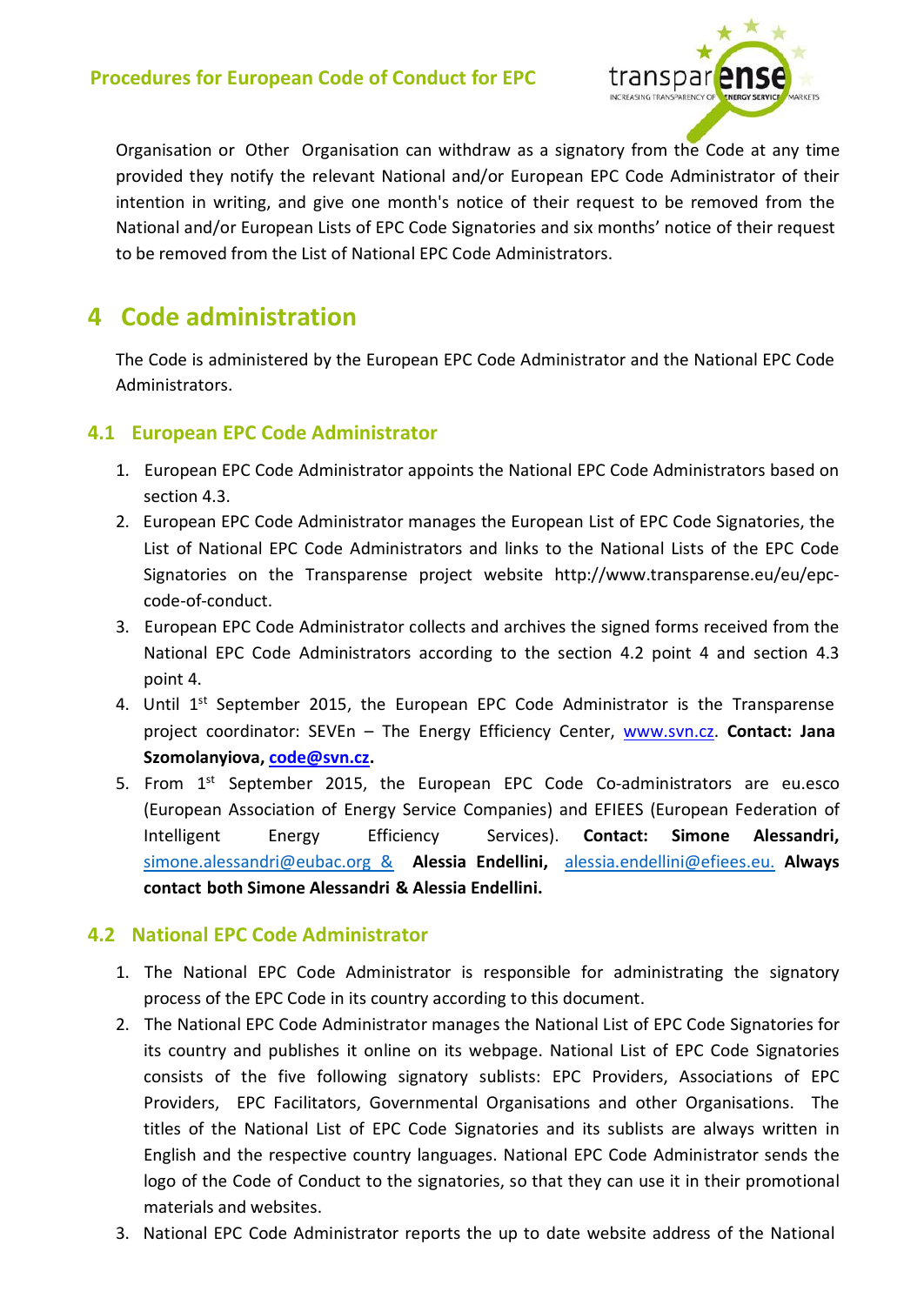

List of EPC Code Signatories to the European EPC Code Administrator.

4. The National EPC Code Administrator reports on the new EPC Code signatories to the European EPC Code Administrator bimonthly, i.e. by the  $7<sup>th</sup>$  of the current month for the previous 2 months (**January & February** by 7th of March, **March & April** by 7th of May, **May & June** by 7th of July, **July & August** by 7th of September, **September & October** by 7th of November, **November & December** by 7th of January). Such reporting consists of sending the electronic version of the signed forms and the National List of the EPC Code Signatories to the contact email of the European EPC Code Administrator.

# **4.3 Appointing National EPC Code Administrator**

- 1. Any association of EPC providers, governmental or other organisation established in the particular country and closely connected to the respective EPC market can be appointed as National EPC Code Administrator.
- 2. Any organisation eligible according to the paragraph 1 (4.3) can express interest in becoming a National EPC Code Administrator for the respective country to the European EPC Code Administrator by email on the contact given in the section 4.1.
- 3. If there is no National EPC Code Administrator appointed for a particular country and the organisation fulfilling the condition of paragraph 1 (4.3) expressed an interest in becoming the National EPC Code Administrator according to paragraph 2 (4.3), the European EPC Code Administrator asks the organisation to sign the Signing Form for the National EPC Code Administrators. Before signing the form for the National EPC Code Administrators, the organisation endorses the European Code of Conduct for Energy Performance Contracting according to the procedure for becoming signatory of paragraph 2. By signing the form for the National EPC Code Administrators, the organisation confirms it will operate as its National Code Administrator and fulfil all duties according to Procedures for European Code of Conduct for Energy Performance Contracting.
- 4. After the European EPC Code Administrator receives the duly signed Signing form for the National EPC Code Administrators from an organisation according to the paragraph 3 (4.3), it appoints this organisation to be the National EPC Code Administrator for a particular country from the first day of the following calendar month following the date when it received the signed form (if not specified differently in the signing form).
- 5. If there is no National EPC Code Administrator appointed for a particular country, or the responsible institution has withdrawn its commitment to be a National EPC Code Administrator, the European EPC Code Administrator searches for an organisation to take over the role of the National EPC Code Administrator.
- 6. If there is no National EPC Code Administrator appointed in the particular country, or more than one eligible institution expresses interest in becoming National EPC Code Administrator, the European EPC Code Administrator appoints the organisation which has the largest number of members who are EPC providers in the particular country.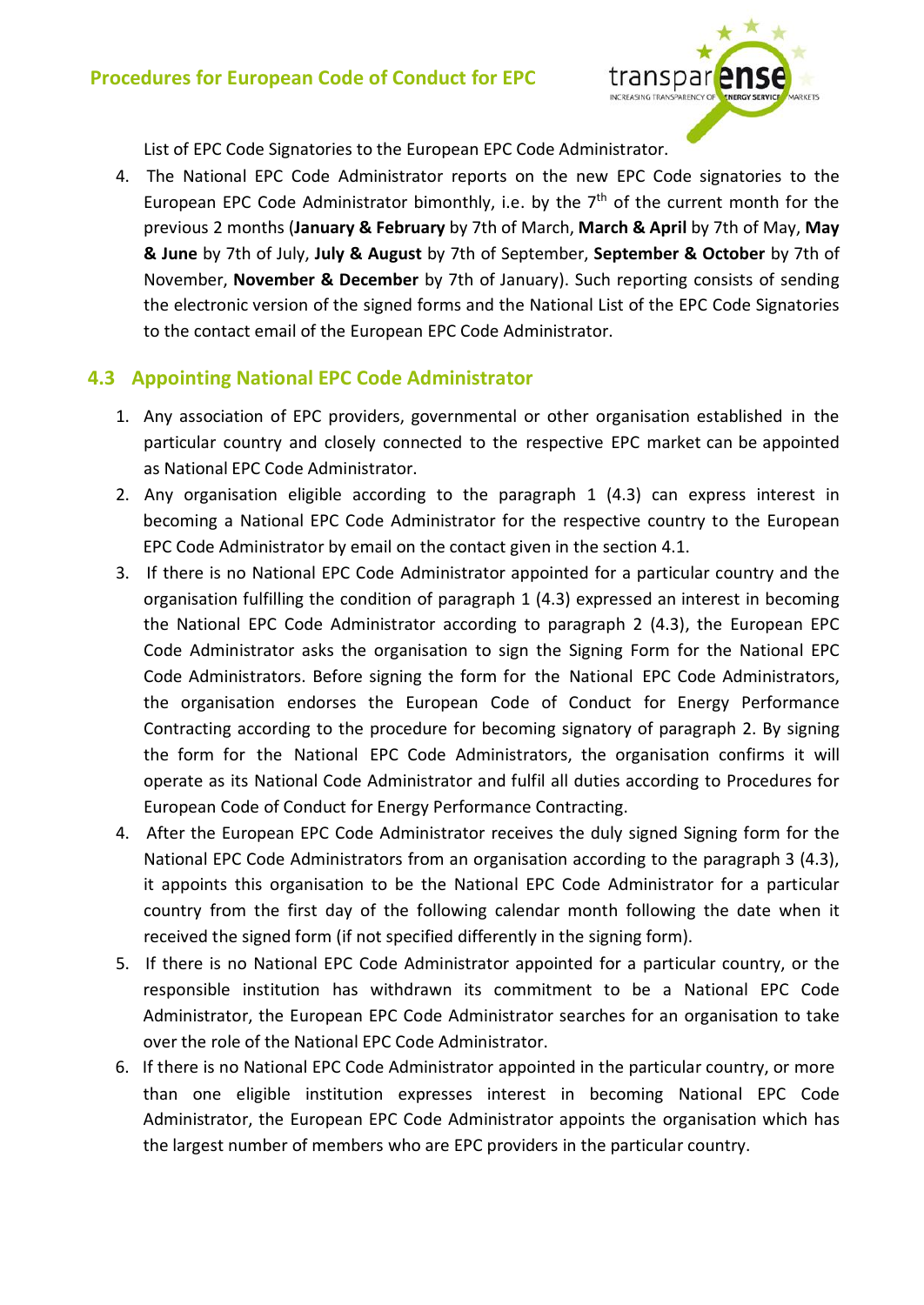

# **Definitions and Glossary**

| <b>Term</b>                                                | <b>Definition</b>                                                                                                                                                                                                                                                                                                                                                                                                                      |
|------------------------------------------------------------|----------------------------------------------------------------------------------------------------------------------------------------------------------------------------------------------------------------------------------------------------------------------------------------------------------------------------------------------------------------------------------------------------------------------------------------|
| <b>Association of EPC</b><br><b>Providers</b>              | EPC providers in<br>national<br>associates<br>European<br>or<br>organisations                                                                                                                                                                                                                                                                                                                                                          |
| <b>Client</b>                                              | means any natural or legal person to whom an EPC provider<br>delivers energy service in the form of EPC                                                                                                                                                                                                                                                                                                                                |
| <b>Energy Efficiency Directive</b><br>(EED)                | means Directive 2012/27/EU of the European Parliament<br>and of the Council of 25 October 2012 on energy efficiency                                                                                                                                                                                                                                                                                                                    |
| <b>Energy Performance</b><br><b>Contracting* (EPC)</b>     | means a contractual arrangement between the beneficiary<br>and the provider of an energy efficiency improvement<br>measure, verified and monitored during the whole term of<br>the contract, where investments (work, supply or service) in<br>that measure are paid for in relation to a contractually<br>agreed level of energy efficiency improvement or other<br>agreed energy performance criterion, such as financial<br>savings |
| <b>EPC Provider</b>                                        | means an energy service provider who delivers energy<br>services in the form of Energy Performance Contracting                                                                                                                                                                                                                                                                                                                         |
| <b>EPC market facilitator (EPC</b><br><b>Facilitator)</b>  | means a natural or legal person who acts as independent<br>EPC market intermediary playing a role in stimulating<br>market development on the demand and supply sides                                                                                                                                                                                                                                                                  |
| <b>EPC project facilitator (EPC</b><br><b>Facilitator)</b> | means a natural or legal person who acts as independent<br>intermediary between EPC Provider and Client, mostly<br>consulting on behalf of the Client throughout EPC project<br>development, procurement, service delivery and operation<br>phase, enabling Client to outsource energy efficiency<br>improvement service                                                                                                               |
| <b>Energy Service Provider*</b>                            | means a natural or legal person who delivers energy<br>services or other energy efficiency improvement measures<br>in a final customer's facility or premises                                                                                                                                                                                                                                                                          |
| <b>European EPC Code</b><br><b>Administrator</b>           | manages the European List of EPC Code Signatories and<br>appoints the National EPC Code Administrators                                                                                                                                                                                                                                                                                                                                 |
| <b>European Code of Conduct</b>                            | defines the basic values and principles that are considered                                                                                                                                                                                                                                                                                                                                                                            |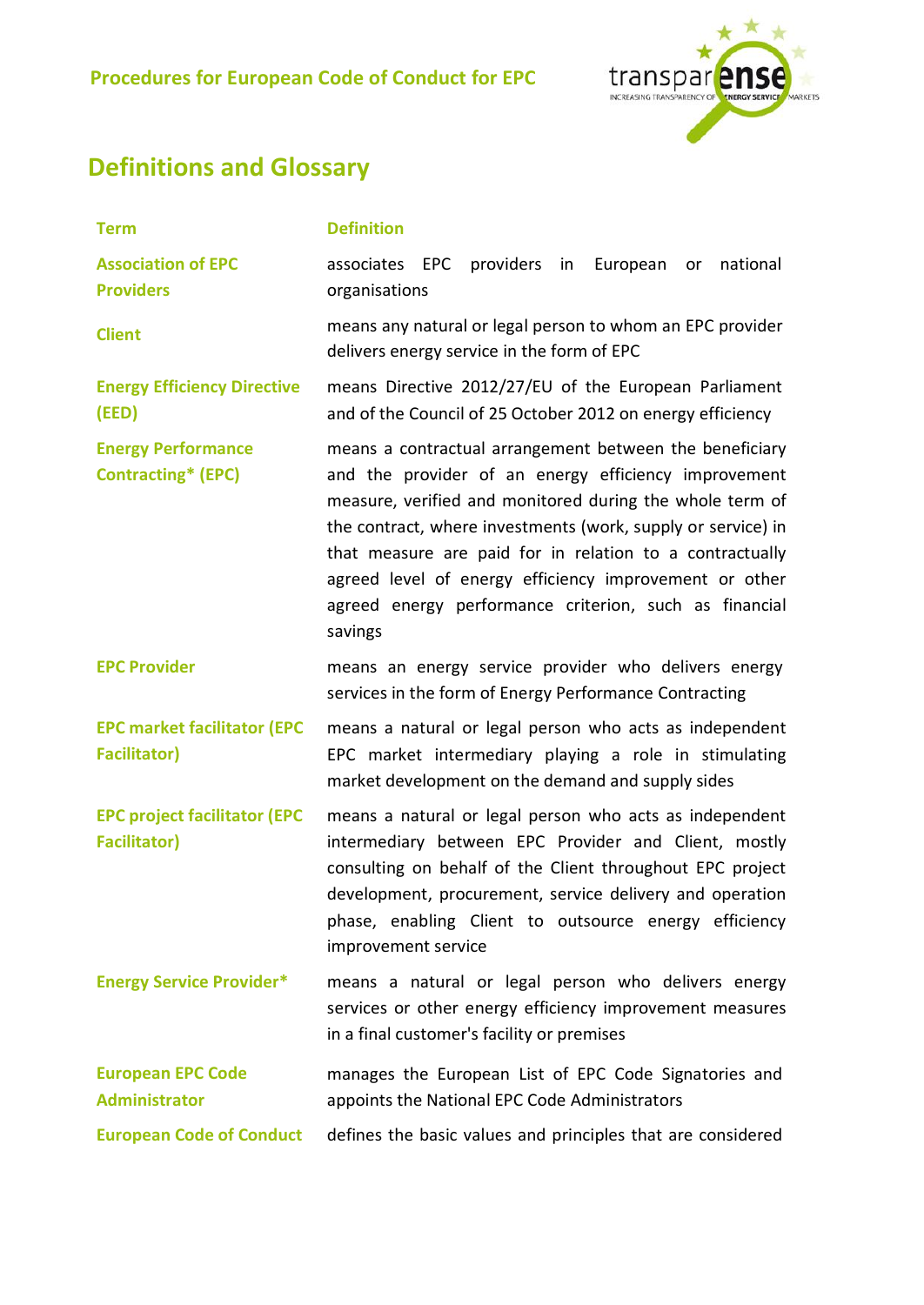

| for Energy Performance<br><b>Contracting (EPC Code)</b>    | fundamental for the<br>successful<br>preparation<br>and<br>implementation of EPC projects in European countries                                                                                                                                                                        |
|------------------------------------------------------------|----------------------------------------------------------------------------------------------------------------------------------------------------------------------------------------------------------------------------------------------------------------------------------------|
| <b>European List of EPC Code</b><br><b>Signatories</b>     | lists Associations of EPC Providers operating in more than<br>one country that have successfully submitted the signing<br>form to the European EPC Code Administrator                                                                                                                  |
| <b>Governmental</b><br>organisation                        | publicly owned or controlled organisation at central, regional or local level                                                                                                                                                                                                          |
| <b>National EPC Code</b><br><b>Administrator</b>           | manages the process of becoming the signatory of the EPC<br>Code and the National Lists of EPC Code Signatories                                                                                                                                                                        |
| <b>List of National EPC Code</b><br><b>Administrators</b>  | lists National EPC Code Administrators                                                                                                                                                                                                                                                 |
| <b>National List of the EPC</b><br><b>Code Signatories</b> | lists EPC Providers, Associations of EPC Providers, EPC<br>Facilitators, Governmental Organisation and<br>Other<br>Signatories who successfully submitted the signing form<br>to the National EPC Code Administrator relevant to the<br>country where the EPC Code signatories operate |
| <b>Signing form</b>                                        | serves as an application for becoming a signatory of the EPC<br>Code and/or National EPC Code Administrator                                                                                                                                                                            |

Notes: \*Definitions according to the Energy Efficiency Directive



association of energy companies